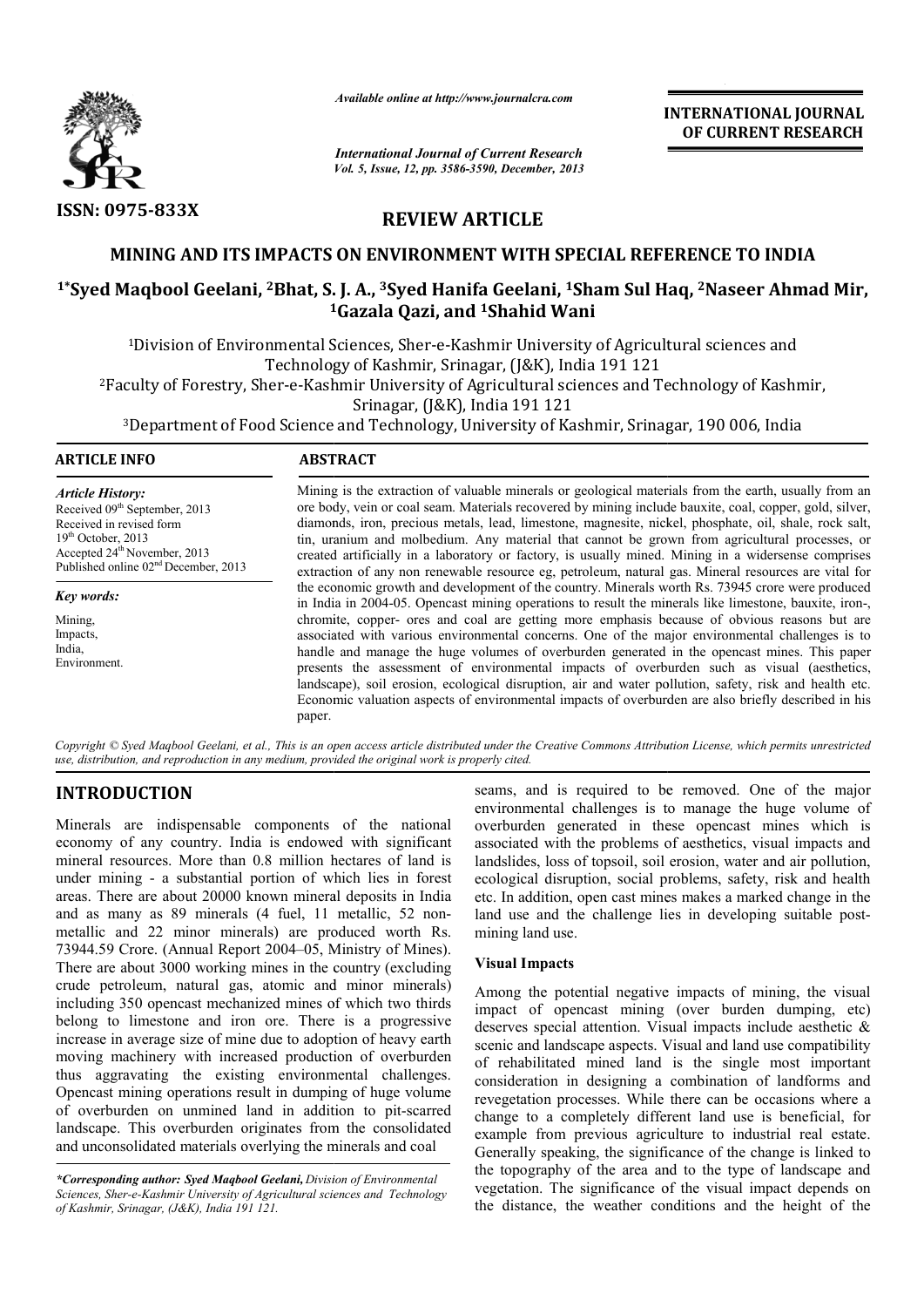viewpoint. In any case visual impact is not easily discussed in absolute terms. Whether or not an over burden dump is unpleasant to the eye besides the subjective dimension of the question is very much a matter of integration into the surrounding environment (Jain, 2003). Physical screening, screen planting, landscaping and the use of existing features contribute to local surroundings. Clearly, it is difficult to measure visual impacts quantitatively through standards and regulations. It is generally agreed, that the value placed on a certain type of landscape is a subjective issue and in some cases, for example, authorities have refused permits for landscape reasons, when in fact, there is no opposition from local residents.

## Erosion and sedimentation

Degradation due to erosion starts right from the source viz., rainsplash on overburden dumps induce erosion which goes on increasing in the form of sheet, reel and gully erosion. Gully erosion affects the aesthetic quality of the site as well as stability of the dumps. Nutrient value of the dumps goes down which might be helpful in revegetation of the dump top and dump slopes. Along with these the material is also lost from the dumps. Because of the large area of land disturbed by mining operations and the large quantities of earthen materials exposed at sites, erosion can be a major concern at hard-rock mining sites. Consequently, erosion control must be considered from the beginning of operations through completion of reclamation. Erosion may cause significant loading of sediments (and any entrained chemical pollutants) to nearby water-bodies, especially during severe storm events and high snowmelt periods. Sediment-laden surface runoff typically originates as sheet flow and collects in rills, natural channels or gullies, or artificial conveyances. The ultimate deposition of the sediment may occur in surface waters or it may be deposited within the flood plains of a stream valley. Historically, erosion and sedimentation processes have caused the build-up of thick layers of mineral fines and sediment within regional flood plains and the alteration of aquatic habitat and the loss of storage capacity within surface waters (Barve, 2011). The main factors influencing erosion includes the volume and velocity of runoff from precipitation events, the rate of precipitation infiltration downward through the soil, the amount of vegetative cover, the slope length or the distance from the point of origin of overland flow to the point where deposition begins, and operational erosion control structures. Major sources of erosion/sediment loading at mining sites can include open pit areas, heap and dump leaches, waste rock and overburden piles, tailings piles and dams, haul roads and access roads, ore stockpiles, vehicle and equipment maintenance areas, exploration areas, and reclamation areas.

#### Impacts on water quality

#### Surface Water

One of the problems that can be associated with mining operations is the release of pollutants to surface waters. Many activities and sources associated with a dumpsite can contribute toxic and non-toxic materials to surface waters. The mobility of the pollutants from these sources is magnified by exposure to rainfall and snowfall. The eventual discharge of surface runoff, produced from rainfall and snow melt, is one mechanism by which pollutants are released into surface waters. Impacts to

surface waters include the build-up of sediments that may be contaminated with heavy metals or other toxic products, shortand long-term reductions 3 in pH levels (particularly for lakes and reservoirs), destruction or degradation of aquatic habitat, and contamination of drinking water supplies and other human health issues.

#### Acid drainage

It is generally acknowledged that one of the major environmental problems facing the mining industry is the formation of acid drainage and the associated mobilisation of contaminants. Commonly called acid mine drainage (AMD) or acid rock drainage (ARD) primarily depends on the mineralogy of the rocks and the availability of water and oxygen. AMD occurs at mine sites when metal sulphide minerals are oxidised. Before mining, oxidation of these minerals and the formation of sulphuric acid is a (slow) function of natural weathering processes. Natural discharge from such deposits poses little threat to aquatic ecosystems except in rare instances. Mining and beneficiation operations greatly increase the rate of these same chemical reactions by removing sulphide rock overburden material and exposing the material to air and water. The dominance of the oxidation reactions become obvious when discharged ground water comes into contact with oxygen, precipitating iron oxihydroxides and decreasing pH (Wisotzky and Obermann, 2001). Once acid drainage has occurred, controlling the releases is a difficult and costly problem. Hence prediction is becoming an important tool for regulators and operators. The addition of alkaline substances (crushed limestone to the overburden before dumping can reduce the acid drainage (Wisotzky and Obermann, 2001).

#### Siltation of Nallah and other Retaining Structure

Carrying Capacity: Pumped out water from the sump goes outside the leasehold boundary and siltation of nallah and other retaining structure is caused due to erosion of overburden dumps by rainfall. This also results in the loss of carrying capacity of the stream thus increasing the potential for flooding. Water Quality Effect on Human Health: Reduction in the quantity and deterioration in the quality of water is also an associated physical effect to nearby dwellers. Impact on health of human and other creatures using the polluted water is another identified physical impact. Nutrient levels, such as, N & P also increases resulting in eutrophication and other water pollution problem.

## Ground Water

Mining operations can affect ground water quality in several ways. The most obvious occurs in mining below the water table, either in underground workings or open pits. This provides a direct conduit to aquifers. Ground water quality is also affected when waters (natural or process waters or wastewater) infiltrate through surface materials (including overlying overburden waste or other material) into ground water (Thakur, 2013). Contamination can also occur when there is a hydraulic connection between surface and ground water. Any of these can cause elevated pollutant levels in ground water. Further, disturbance in the ground water flow regime may affect the quantities of water available for other local uses. Finally, the ground water may recharge surface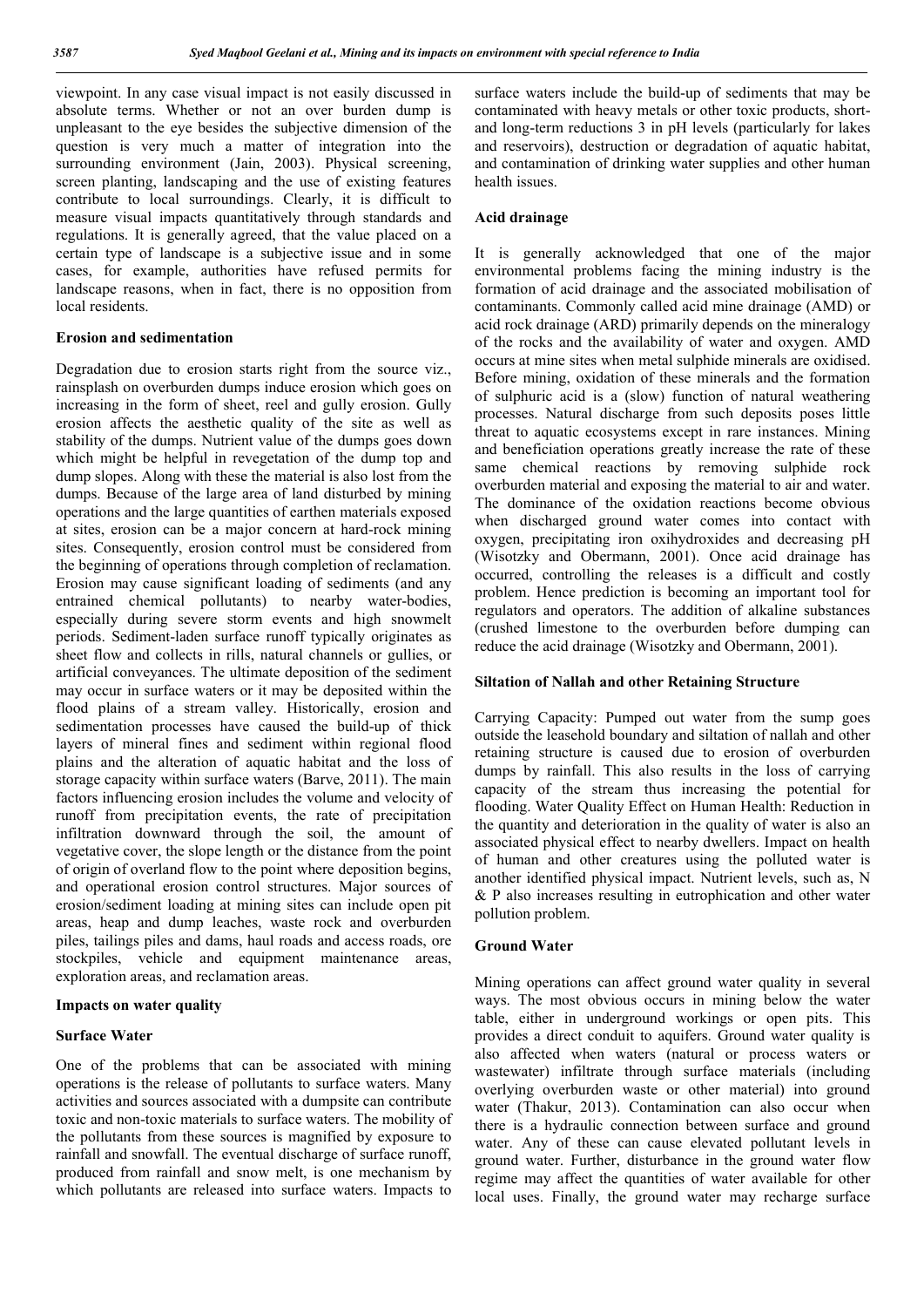water down-gradient of the mine, through contributions to base flow in a stream channel or springs. Dumping of overburden should be avoided from mines in valleys or depressed tracts on the side of mined area that constitute the basic source of water supply either from surface or groundwater bodies (Nriagu, 1988). In Jamarkatra phosphorite mines, this impact is reflected as the major waste dumps made in the southern valley that contains the shallow groundwater and surface water for providing water supplies.

### Impacts on air quality

Air erosion on the dump is very low compared to water erosion but it also degrades the air environment of the mine leasehold area as well as outside the boundary (Nriagu, 1988). During the course of 4 water erosion, material gets loosened and makes it susceptible to air erosion. The primary air pollutant of concern at mining sites is particulate matter. US/EPA has established National Ambient Air Quality Standards for particulate matter with a diameter of less than 10 microns. Operation of heavy earth moving machinery in the overburden dumps generate huge amount of dust and the high wind velocity moves the dust particle to the nearby residential areas which creates a lot of problems.

- The generation of dust particles can be controlled with the help of following methods: Water sprays can be used for control.
- The slope of the haul road in the dump should be optimized for the smooth movement of the dumper and that reduces the dust generation.
- Height of the waste rock dumping should be minimized to reduce the dust generation by wind erosion.
- The dumps should be, wherever feasible, made in such a manner that the impact of predominant wind direction is minimum.
- Wind also entrains dust from overburden dumps and spoil piles (either dry as disposed or the dry portions of impoundments), and other disturbed areas. Sprays from water trucks are often used when the mine is operating.
- During temporary closures, particularly after the active life, stabilization and reclamation should be aimed in part at reducing fugitive dust emissions. Rock and/or topsoil covers, possibly with vegetative covers, can be effective controls.

#### Noise pollution

The heavy earth moving machinery operations in the overburden handling leads to an increase in the noise levels in the nearby residential areas also. However, at the planning stage the proper selection of the dumpsite can eliminate noise impacts to the residents. During the operation stage the noise level in the overburden dump sites can be minimized by the following methods:

1. Minimize the haul road gradient in the dump as far as possible. Since the noise level of the dumper depends upon the power required by the engine. Lower the gradient of the haul road, lower the power needed and hence the noise level can be minimized to some extent.

2. Reduce the overburden material falling during the dumping operation.

#### Ecological disruption/ impacts

Opencast mining activities cause severe changes to the landscape. Overburden dumps are man-made habitat causing multifarious environmental problems ranging from erosion and enhancing sediment load in receiving water bodies, dust pollution, damage to visual & aesthetics, fragmentation of habitat and overall disturbance of ecosystem in the entire area. The magnitude of ecological impacts depends upon existing ecological setting of the area where mining activities are taking place. Sediments deposited in layers in flood plains or terrestrial ecosystems can produce many impacts associated with surface waters, ground water, and terrestrial ecosystems. Minerals associated with deposited sediments may depress the pH of surface runoff thereby mobilizing heavy metals that can infiltrate into the surrounding subsoil or can be carried away to nearby surface waters. The associated impacts could include substantial pH depression or metals loading to surface waters and/or persistent contamination of ground water sources. Contaminated sediments may also lower the pH of soils to the extent that vegetation and suitable habitat are lost (Barve, 2011).

#### Effect on aquatic life

The nallas ultimately terminate into river or reservoir. There the water pollution is caused due to increase in total solids, other minerals and leachates from the dumps. This results in reduction of dissolved oxygen of water. This in turn affects the aquatic life. Discoloration of water is another facet of pollution from aesthetic point of view. The types of impacts associated with erosion and sedimentation are numerous, typically producing both short-term and long-term impacts. In surface waters, elevated concentrations of particulate matter in the water column can produce both chronic and acute toxic effects in fish and other aquatic life.

## Loss of soil fertility

The run-off water directly going to nearby fields or passing through them changes the salt content of soil and subsoil layers thereby reducing the fertility of the land. This manifests itself in the form of loss of yield of crop. Apart from this nearby settlements are always affected by the degraded environment in terms of water and air pollution, which also affect the health as well as their production from the fields (Nriagu, 1988). Beyond the potential for pollutant impacts on human and aquatic life, there are potential physical impacts associated with the increased runoff velocities and volumes from new land disturbance activities. Increased velocities and volumes can lead to downstream flooding, scouring of stream channels, and structural damage to bridge footings and culvert entries.

#### Safety, risk and health

Physical stability of mine is an important long-term environmental concern because of the amounts of materials involved and the consequences of slope failure (Mehta, 2002). Mining operations can result in the formation of slopes composed mainly of overburden (earth, rock, tailings, other mine wastes, or combinations of materials). Landslides in the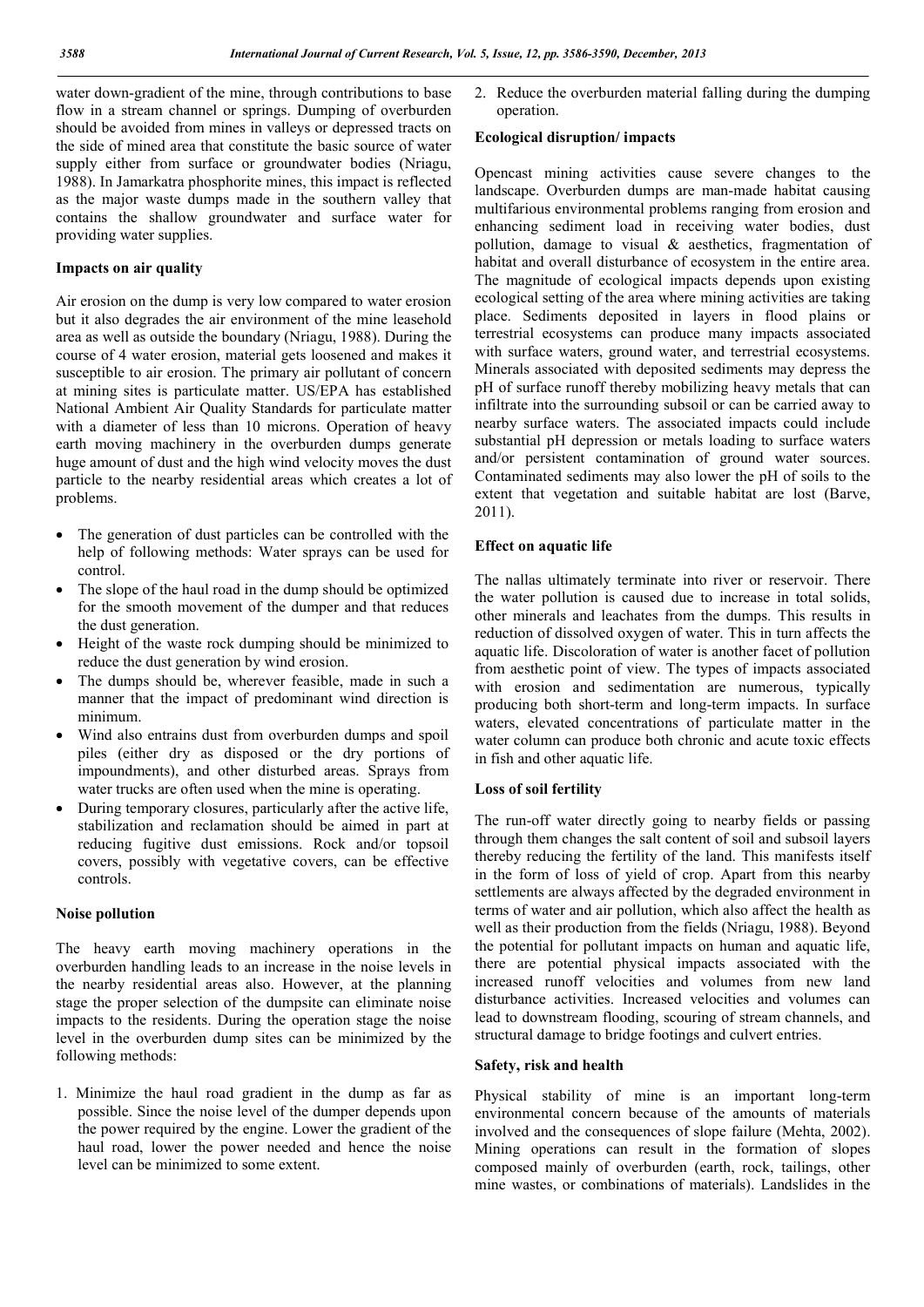hilly terrains due to steepening of slopes during opencast mining operations

are quite common. Other than sheer physical impacts, catastrophic slope failure can affect the environment or human health when toxic materials are released from the failure especially if it occurs in an area where such a release results in a direct pathway to receptors (Saxena, 2002). Ensuring physical stability requires adequate pre-mining design of overburden waste management units and may require longterm maintenance. Slope failure results from exceeding the internal mass strength of the overburden materials composing the slope. This occurs when the slope angle is increased to a point where the internal mass strength can no longer withstand the excess load resulting from over steepening or overloading of the slope. When the driving forces associated with over steepening exceed the internal resisting forces, the slope fails and the materials move to a more stable position. In 1996, Mr Dhani Ram, senior OM got buried in the OB dump of Kusmunda Project and then Sub area Manager Mr. O P Singh could only escape by a hair line difference of the sliding punch of the OB dump which was momentary. Sliding of some of the UK dumps which tolled up 100s of the school kids is an infamous episode. These are the lessons to be learnt for future for encountering such types of risks and safety from overburden dumps.

# Effect on social life

Settlements near to the overburden dump sites are prone to the risk of mud sliding from the dumps in the case of slope failure. In that situation the entire muck etc. enters in the settlement and affect in many ways (Sengupta, 1993). This was the case happened in Chilkad and Basti, nearby Khadia overburden dumps. In the mean time a channel has been constructed through the Basti to drain run-off water successfully.

# Economic valuation of environmental impacts of overburden

The costs of externalities like soil erosion, fertility loss, water and air pollution safety risk & health etc. should be envisaged and commensurate with the production cost so as to highlight the economic valuation of environmental costs associated with handling of overburden. These costs of externalities should be internalized in the cost of production. Overburden dumps should be both physically and biologically stabilized and the cost of such reclamation considered as cost of replacement should be included in the cost of production. Overall this will provide economic value to the rehabilated overburden dumps in the long run. It has been established that over 70% of total annual cost associated with erosion is assigned to the production loss in the mine as a result of overburden run-off blocking the haul road and faces and only about 10% of the total cost in assigned for various control measures to check siltation and in cleaning maintenance etc. (Adibee, *et al.,* 2013). Many of the impacts of overburden inside the pit are generally taken into account of the lost of production. However, most of the impacts of overburden outside the pit are still externality and signaling the failure of market for environmental goods and services and environment degradation takes place on continual basis. Economic valuation of environmental impacts of overburden facilitates to draw a picture of true lost associated with the impacts as well as the

externalities, not being taken into account of the cost of production.

#### Overburden management

The following factors are of crucial importance in selecting a site for disposal of overburden including mines wastes:

- i. Proper area for disposal should be identified at the planning stage.
- ii. The sites should always be located on a secure and impervious base (solid rock if possible).
- iii. Their location and building up should ensure minimum leaching effects due to natural precipitation
- iv. The sites should be as far away as possible from natural water courses, shallow aquifers etc.
- i. Where this is not feasible uncontaminated fresh water streams etc. should be diverted from such waste storage areas.
- ii. Overburden wastes with abnormally high concentrations of iron sulphides or other undesirable reactive elements should be disposed off in sanitary landfills.
- v. Such dumps and piles must not be permitted to become a major visual feature of the local landscape. The height of the dump should preferably to exceed the mature tree top level in the area. The type and characteristics of the overburden waste rock is also important in determining the height of the dump. Low height dumping of pyritical material minimizes oxidation and leaching, while low height coal dumps reduce the risk of spontaneous combustion.

#### Various techniques for overburden waste disposal

- i. Utilization of the overburden and mine waste by backfilling to help in reclamation, restoration and rehabilitation of the terrain, without affecting the drainage and water regimes.
- ii. Dumping the over-burden and wastes in available low lying areas accompanied by leveling and providing soil cover to utilize the land profitably.
- iii. If considered suitable, the wastes may be used as road metal or construction aggregates, after crushing to proper size.
- iv. The overburden dump must be properly graded and terraced with contour drainage as necessary.
- v. Terracing of overburden dumps must be accompanied by stabilization of the slopes and terraces using proper vegetation.

#### Contamination of water

The effects of untreated effluent of mining industries pumping into public water ways, releasing harmful gas emission into the atmosphere, uncontrolled toxic dust, or dumping wastage which leeches dangerous chemicals into the groundwater table, has fatal implications to the people living in the surrounding areas. The infamous Bhopal gas tragedy threatens the health of an entire new generation of the city's inhabitants, out of nondisposed toxic waste contaminating groundwater. One article states Abdul Jabbar, a crusader for the rights of survivors of the tragedy, "We believe that around 40,000 people in localities close to the plant have been drinking the contaminated water for the last several years"9. Toxic water includes the contamination of heavy metals such as lead, mercury and